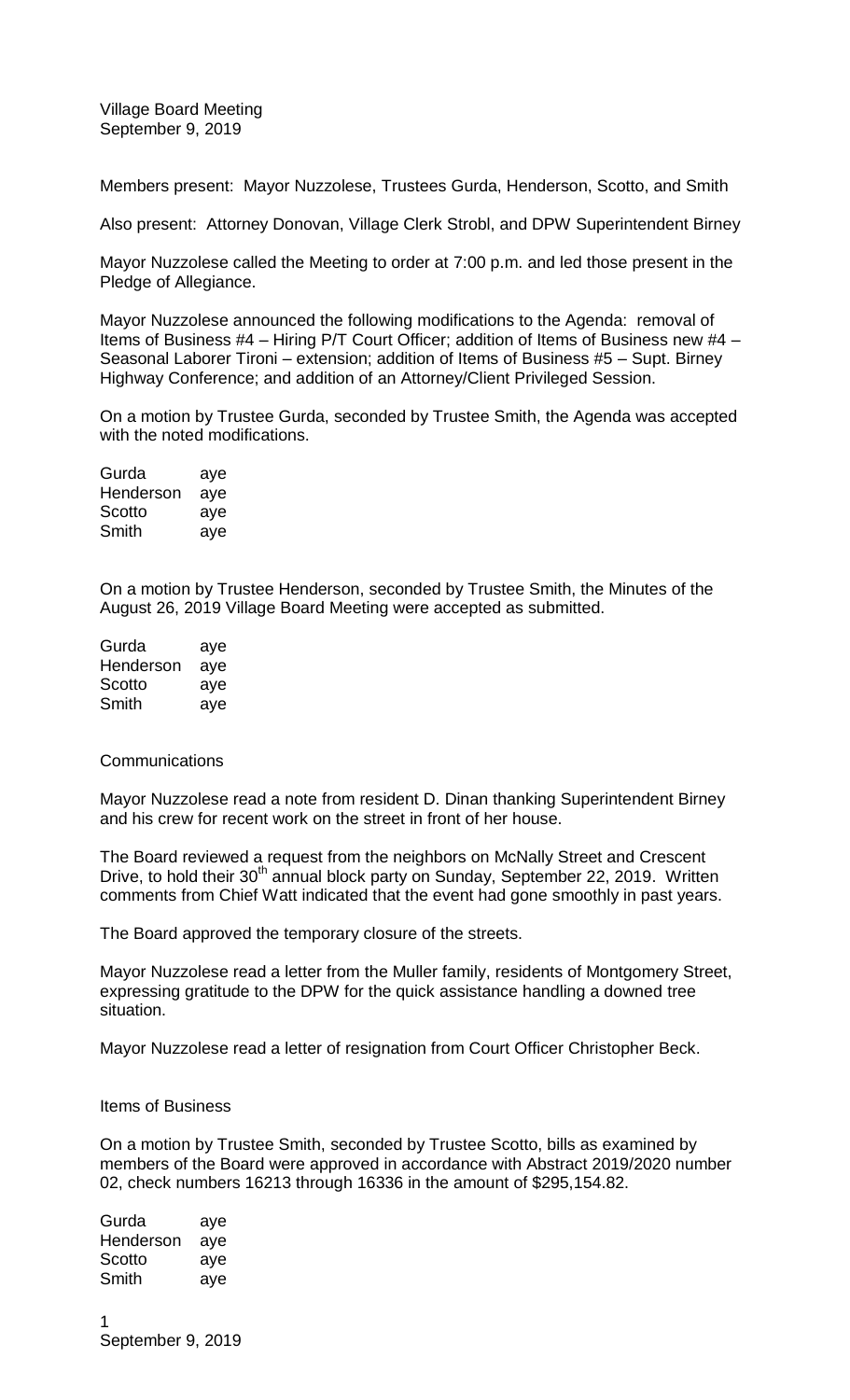Trustee Smith moved the following, which was seconded by Trustee Henderson:

The Board of Trustees of the Village of Goshen, New York, will hold Meetings in 2020 at Village Hall, 276 Main Street, Goshen, NY at 7:00 p.m. on the following dates:

| January 13  |
|-------------|
| January 27  |
| February 10 |
| February 24 |
| March 9     |
| March 23    |
| April 6     |
| April 20    |
|             |

June 8 Cotober 26<br>
June 22 Movember 9 August 10 August 24 September 14

May 11 September 28 November 9 **July 13** November 23 July 27 December 14

Gurda aye Henderson aye Scotto aye Smith aye

On a motion by Trustee Gurda, seconded by Trustee Smith, the employment of Temporary/Seasonal Laborer Dominick R. Tironi is hereby extended from September 3, 2019 until October 3, 2019.

| Gurda     | aye |
|-----------|-----|
| Henderson | aye |
| Scotto    | aye |
| Smith     | aye |

On a motion by Trustee Gurda, seconded by Trustee Smith, R. Scott Birney is hereby authorized to attend the New York State Association of Town Superintendents of Highways Annual Conference, Education Symposium and EXPO, from Tuesday, September 17<sup>th</sup> through Friday, September 20<sup>th</sup> at the Villa Roma Resort in Callicoon, New York. It is understood that the registration fee for this conference is \$100.00, plus \$56.00 for Wednesday and Thursday lunches.

| Gurda     | aye |
|-----------|-----|
| Henderson | aye |
| Scotto    | aye |
| Smith     | aye |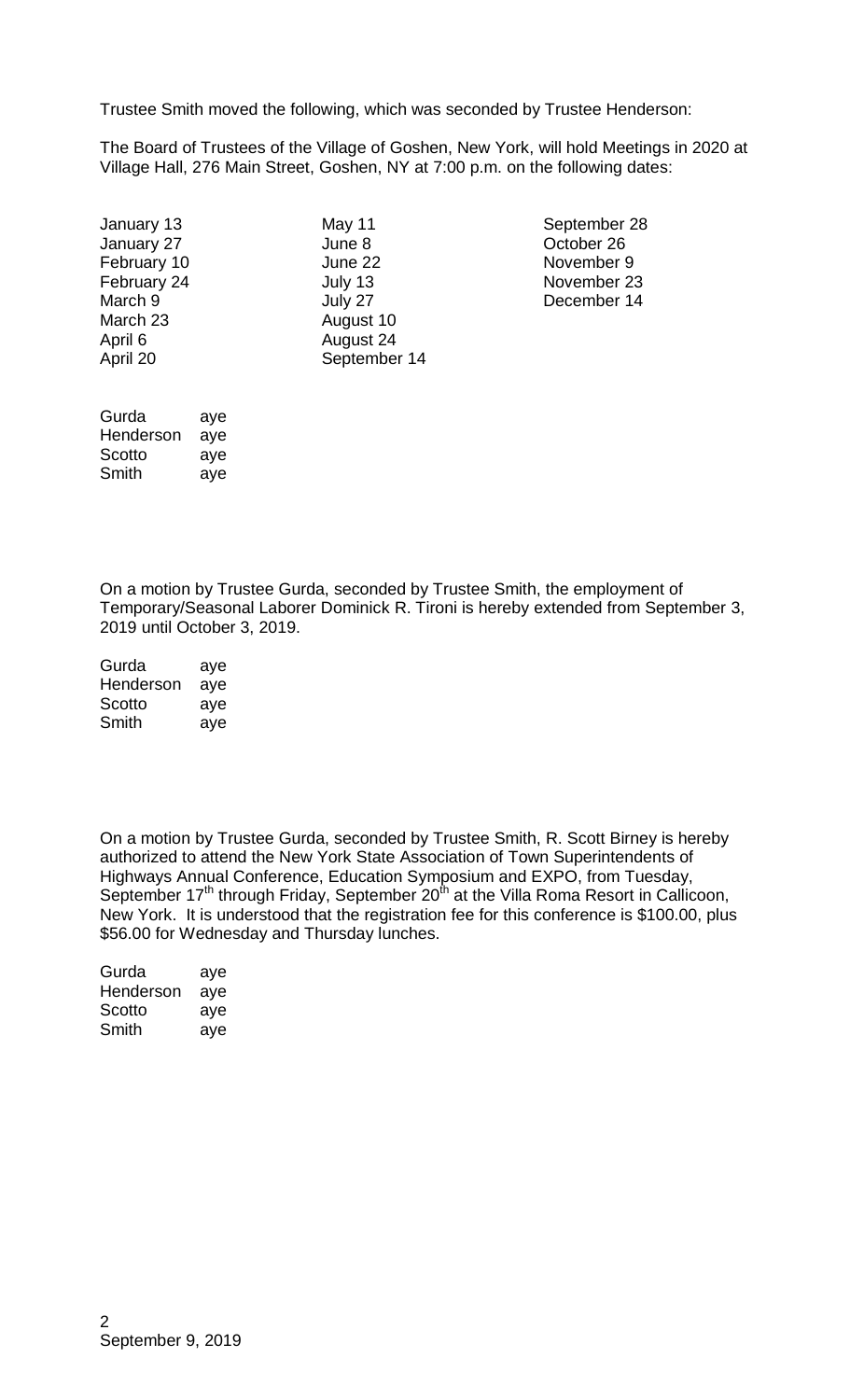Trustee Smith moved the following, which was seconded by Trustee Scotto:

**WHEREAS**, the Village Building Inspector Theodore L. Lewis, III has advised the Village Board that his office is experiencing an increased work load and that he requires assistance in the Building Department to allow for the proper and timely performance of the duties required to be performed by the Village Building Department; and

**WHEREAS**, the Village heretofore has created a job classification known and designated as Assistant Building Inspector III; and

**WHEREAS,** the Village's Engineering Consultant, Lanc & Tully Engineering and Land Surveying, P.C., has members of its firm who are certified by the Department of State as New York State Certified Building Inspectors, to wit, John O'Rourke, P.E. and John Russo, P.E.; and

**WHEREAS**, given the recommendation of the Village Building Inspector and further given the importance of the functions and duties performed by the Village Building Department, the Village Board deems it in the overall public interest to appoint an Assistant Building Inspector to aide in the performance of the vital functions and duties of the Village Building Department;

## **NOW**, **THEREFORE**, it is hereby

**RESOLVED**, that Lanc & Tully Engineering and Land Surveying, P.C. is hereby appointed as Assistant Building Inspector III with the functions of this job title being fulfilled by either John O'Rourke, P.E or John Russo, P.E; and it is further

**RESOLVED**, that the compensation paid to Lanc and Tully Engineering and Land Surveying, P.C. shall be \$101.00 per hour.

| Gurda     | aye |
|-----------|-----|
| Henderson | aye |
| Scotto    | aye |
| Smith     | aye |

## Mayor/Trustee Comments

Trustee Scotto noted that he had met with Superintendent Birney at the reservoir to look at some maintenance issues and gain a better understanding of our roles in some upcoming projects.

Trustee Gurda said that he had the pleasure of attending the ribbon cutting ceremony and opening of the new football stadium at Goshen High School. The Police Department did a good job and handled the traffic well.

Trustee Smith reminded those present that school is open and to drive carefully and observe stopped school buses.

Trustee Henderson commended the DPW for the good job fixing the water leak on Route 207 near Craigville.

Mayor Nuzzolese thanked the DPW for having completed the Court Lane water main tie-in to St. John Street.